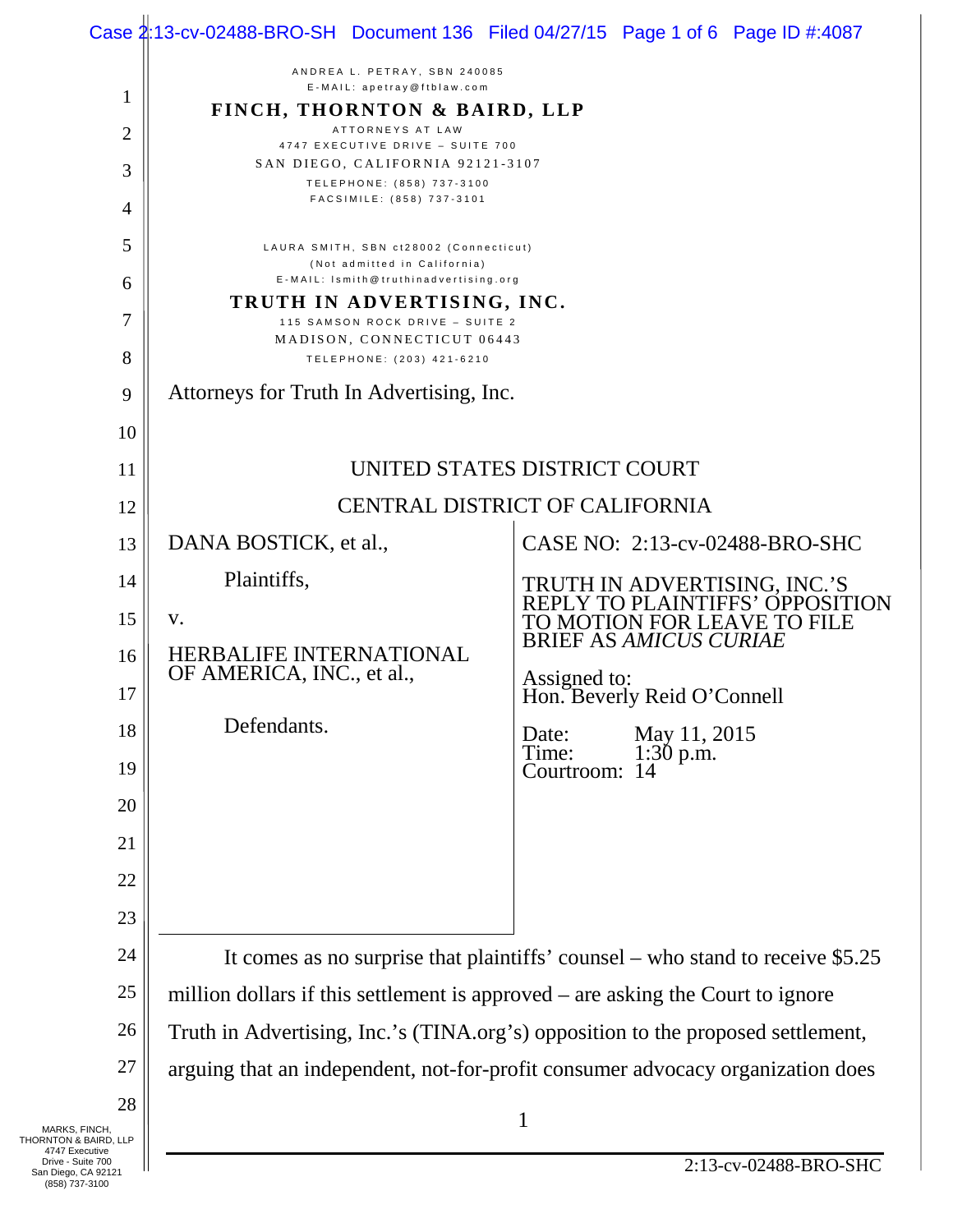1 2 3 4 5 6 7 8 9 10 11 12 13 14 15 16 17 18 19 20 21 22 not speak for consumers' interests. This argument is belied by the courts that have granted TINA.org *amicus curiae* status and the settlements that have been modified to address issues and legal concerns independently raised by TINA.org. *See Lerma v. Schiff Nutrition Int'l, Inc.*, Case No. 11-cv-1056 (S.D. Cal.), [Order](https://www.truthinadvertising.org/wp-content/uploads/2015/03/move-free-order-granting-motion-for-leave-.pdf)  [Granting Motion to File Amici Curiae Brief, dated Mar. 26, 2015 \(Dkt No. 135\)](https://www.truthinadvertising.org/wp-content/uploads/2015/03/move-free-order-granting-motion-for-leave-.pdf) (prior to this Order, plaintiffs moved to withdraw from the proposed settlement as no longer worthy of court approval citing TINA.org's anticipated objection. *See*  Dkt Nos. [120](https://www.truthinadvertising.org/wp-content/uploads/2015/03/Lerma-Plts-Motion-to-Withdraw.pdf) and [124\)](https://www.truthinadvertising.org/wp-content/uploads/2015/03/Lerma-Plaintiffs-Reply.pdf); *Hazlin v. Botanical Labs.,* Case No. 13-cv-0618 (S.D. Cal.), [Order Granting Truth in Advertising, Inc.'s Motion for Leave to File Brief](https://www.truthinadvertising.org/wp-content/uploads/2015/02/Order-granting-TINA-motion.pdf)  as *Amicus Curiae* [in Opposition to Proposed Settlement, dated Feb. 18, 2015](https://www.truthinadvertising.org/wp-content/uploads/2015/02/Order-granting-TINA-motion.pdf)  [\(Dkt No. 50\);](https://www.truthinadvertising.org/wp-content/uploads/2015/02/Order-granting-TINA-motion.pdf) *Volz v. Coca Cola Co.,* Case No. 10-cv-879 (S.D. Ohio), [Order](https://www.truthinadvertising.org/wp-content/uploads/2015/03/vitaminwater-order-granting-motion-for-leave.pdf)  [Granting TINA.org's Motion for Leave to File](https://www.truthinadvertising.org/wp-content/uploads/2015/03/vitaminwater-order-granting-motion-for-leave.pdf) Amicus Brief, dated Dec. 2, 2014 [\(Dkt No. 65\);](https://www.truthinadvertising.org/wp-content/uploads/2015/03/vitaminwater-order-granting-motion-for-leave.pdf) *Quinn v. Walgreen, Co.,* Case No. 12-cv-8187, (S.D.N.Y.), [Motion](https://www.truthinadvertising.org/wp-content/uploads/2014/11/Glucosamine-MOTION-EXHIBITS.pdf)  [of Truth in Advertising, Inc. to File Brief as](https://www.truthinadvertising.org/wp-content/uploads/2014/11/Glucosamine-MOTION-EXHIBITS.pdf) *Amicus Curiae* in Opposition to [Proposed Settlement, dated Nov. 19, 2014 \(Dkt No. 116\)](https://www.truthinadvertising.org/wp-content/uploads/2014/11/Glucosamine-MOTION-EXHIBITS.pdf) and [Amendment to](https://www.truthinadvertising.org/wp-content/uploads/2015/02/Glucosamine-Amendment-to-Settlement.pdf)  [Settlement Agreement and General Release, dated Jan. 30, 2015 \(Dkt No. 141-1\)](https://www.truthinadvertising.org/wp-content/uploads/2015/02/Glucosamine-Amendment-to-Settlement.pdf) (after filing a motion for leave and an *amicus* brief opposing the terms of the proposed settlement agreement, the parties renegotiated the agreement and revised the injunctive relief to include permanent and broader labeling restrictions). Moreover, 18 class members who objected to the proposed settlement in this case have specifically cited to and adopted a portion of TINA.org's

23 opposition. *See* Objections to Class Action Settlement and Notice of Intent to

24 Appear at Final Approval Hearing, dated Mar. 24, 2015 (Dkt No. [121\)](https://ecf.cacd.uscourts.gov/doc1/031020851329), at 34-35,

25 fn. 20 ("It was also unfair to create an arbitrary threshold of \$750, below which

26 Business Opportunity Claimants are relegated to token claims of \$20 or less.

27 Objectors adopt the arguments made in the brief of Amicus Truth in Advertising,

28 MARKS, FINCH,  $\begin{array}{|c|c|c|c|c|}\n\hline\n2 & 2 & 2\n\end{array}$ 

THORNTON & BAIRD, LLP 4747 Executive Drive - Suite 700 San Diego, CA 92121 (858) 737-3100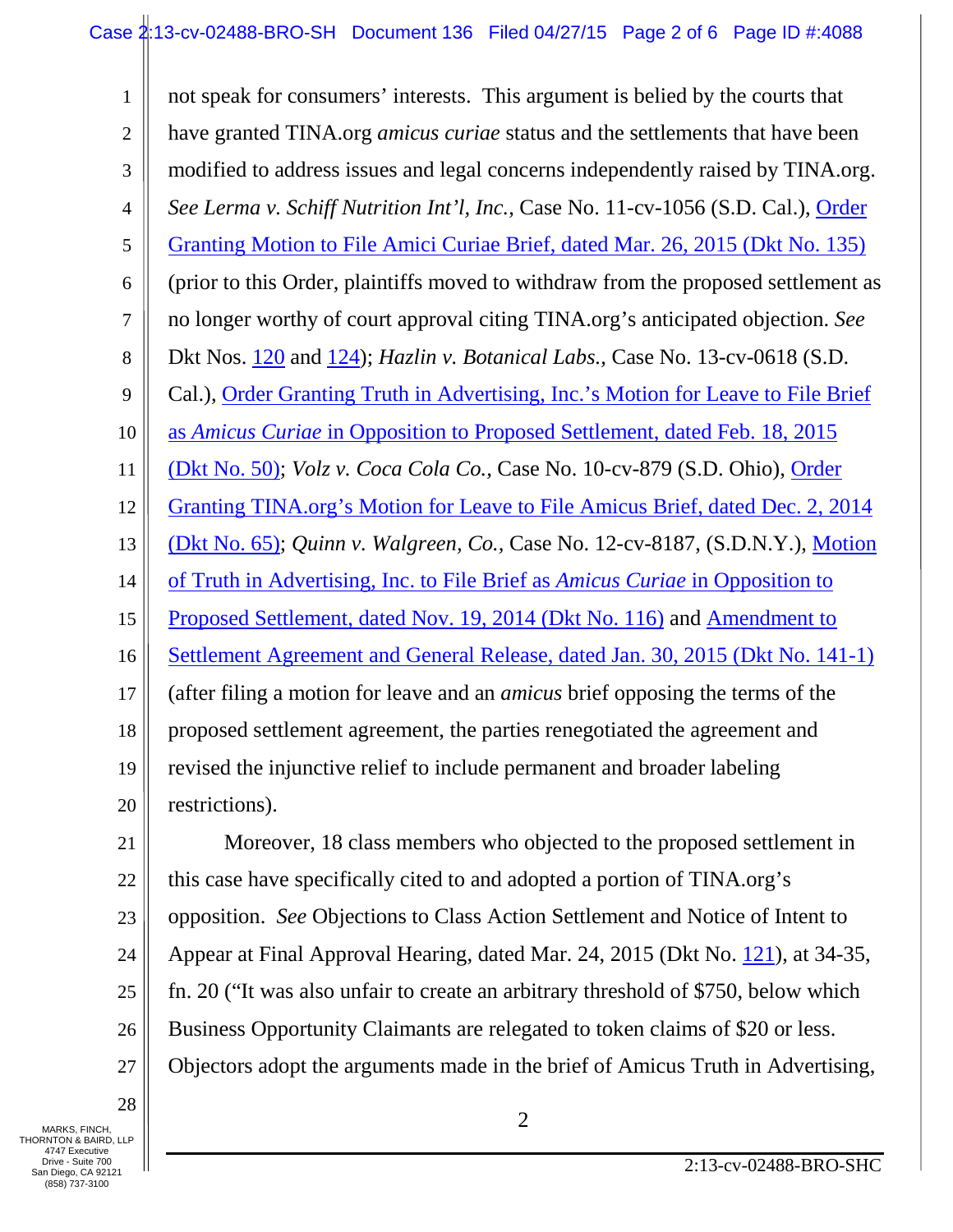<span id="page-2-0"></span>

| 1                                                                                                                      | Inc. at pages 9-11."). Thus, to argue that TINA.org's opposition is not in line                                                                                                                                 |                                                                                   |  |
|------------------------------------------------------------------------------------------------------------------------|-----------------------------------------------------------------------------------------------------------------------------------------------------------------------------------------------------------------|-----------------------------------------------------------------------------------|--|
| $\overline{2}$                                                                                                         | with class members' interests is simply incorrect.                                                                                                                                                              |                                                                                   |  |
| 3                                                                                                                      | TINA.org's sole motivation for its filing is to provide the Court with its                                                                                                                                      |                                                                                   |  |
| 4                                                                                                                      | unique expertise and perspective as to the impact that this proposed settlement                                                                                                                                 |                                                                                   |  |
| 5                                                                                                                      | will have on the approximately 1.5 million consumers that will be affected by it.                                                                                                                               |                                                                                   |  |
| 6                                                                                                                      | TINA.org's Motion for Leave and accompanying amicus brief are entirely                                                                                                                                          |                                                                                   |  |
| 7                                                                                                                      | independent and are not supported or motivated in any way – financially or                                                                                                                                      |                                                                                   |  |
| 8                                                                                                                      | otherwise – by any outside parties or organizations. $1$                                                                                                                                                        |                                                                                   |  |
| 9                                                                                                                      | Finally, as for the 11 cases plaintiffs cite in support of their argument that                                                                                                                                  |                                                                                   |  |
| 10                                                                                                                     | TINA.org's perspective is unhelpful, only two of those cases actually denied                                                                                                                                    |                                                                                   |  |
| 11                                                                                                                     | motions for leave to file <i>amicus</i> briefs, and neither is relevant here as the                                                                                                                             |                                                                                   |  |
| 12                                                                                                                     | proposed <i>amici</i> in both those cases had the same interests and objectives as the                                                                                                                          |                                                                                   |  |
| 13                                                                                                                     |                                                                                                                                                                                                                 | plaintiffs, thus failing to provide a new perspective or information. See Sierra  |  |
| 14                                                                                                                     | Club v. Fed. Emergency Mgmt. Agency, No. CIV. A. H-07-0608, 2007 U.S. Dist.                                                                                                                                     |                                                                                   |  |
| 15                                                                                                                     | <u>LEXIS 84230, at *10 (S.D. Tex. Nov. 14, 2007); Merritt v. McKenney, No. C 13-</u>                                                                                                                            |                                                                                   |  |
| 16                                                                                                                     |                                                                                                                                                                                                                 | 01491 JSW, 2013 U.S. Dist. LEXIS 122009 (N.D. Cal. Aug. 27, 2013).                |  |
| 17                                                                                                                     |                                                                                                                                                                                                                 | For the foregoing reasons and those previously articulated, TINA.org respectfully |  |
| 18                                                                                                                     | requests that the Court grants its Motion for Leave to File Brief as Amicus Curiae                                                                                                                              |                                                                                   |  |
| 19                                                                                                                     | in Opposition to the Proposed Settlement.                                                                                                                                                                       |                                                                                   |  |
| 20                                                                                                                     | DATED: April 27, 2015<br>Respectfully submitted,                                                                                                                                                                |                                                                                   |  |
| 21                                                                                                                     |                                                                                                                                                                                                                 | FINCH, THORNTON & BAIRD, LLP                                                      |  |
| 22                                                                                                                     |                                                                                                                                                                                                                 |                                                                                   |  |
| 23                                                                                                                     | By: <i>s/ Andrea L. Petray</i>                                                                                                                                                                                  |                                                                                   |  |
| 24                                                                                                                     | ANDREA L. PETRAY                                                                                                                                                                                                | Email: apetray@ftblaw.com                                                         |  |
| 25                                                                                                                     | 1439.005/3875569.DOCX.nlh                                                                                                                                                                                       | Attorneys for Truth In Advertising, Inc.                                          |  |
| 26                                                                                                                     | <sup>1</sup> While plaintiffs admit that Rule 29 of the Federal Rules of Appellate Procedure do not apply to the                                                                                                |                                                                                   |  |
| 27                                                                                                                     | motion at hand, they nonetheless argue that TINA.org has not provided important disclosures required<br>of amici to disclose any possible bias or motives it may have. Even if Rule 29 did apply, which it does |                                                                                   |  |
| 28                                                                                                                     | not, TINA.org is not owned by any corporation and is a non-partisan organization.<br>3                                                                                                                          |                                                                                   |  |
| MARKS, FINCH,<br>THORNTON & BAIRD, LLP<br>4747 Executive<br>Drive - Suite 700<br>San Diego, CA 92121<br>(858) 737-3100 |                                                                                                                                                                                                                 | 2:13-cv-02488-BRO-SHC                                                             |  |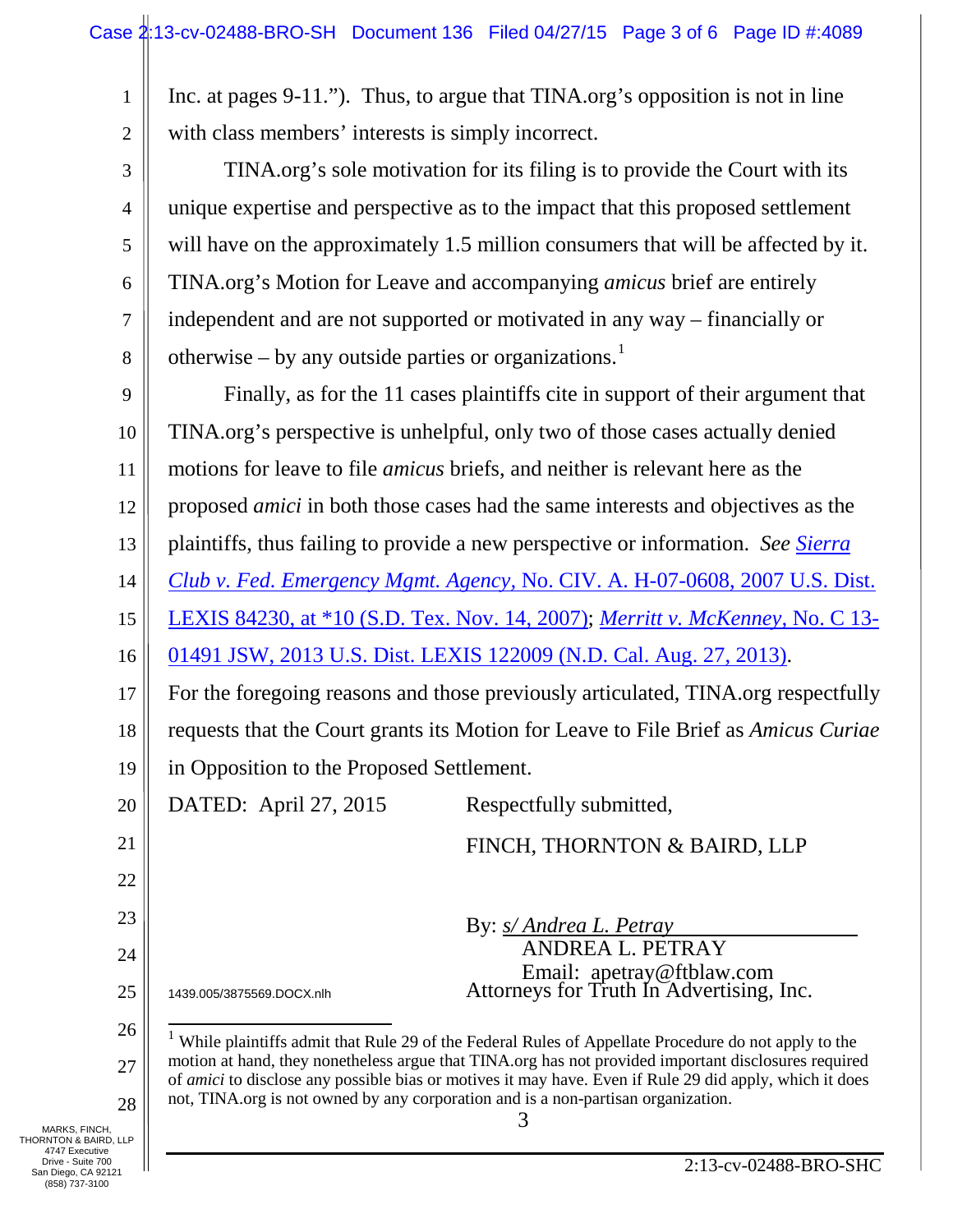|                                                            | Case 2:13-cv-02488-BRO-SH Document 136 Filed 04/27/15 Page 4 of 6 Page ID #:4090 |  |  |  |
|------------------------------------------------------------|----------------------------------------------------------------------------------|--|--|--|
| $\mathbf{1}$                                               | <b>CERTIFICATE OF SERVICE</b>                                                    |  |  |  |
| $\overline{2}$                                             | The undersigned hereby certifies that this document has been filed               |  |  |  |
| 3                                                          | electronically on this 27th day of April 2015 and is available for viewing and   |  |  |  |
| 4                                                          | downloading to the ECF registered counsel of record:                             |  |  |  |
| 5                                                          | Via Electronic Service/ECF:                                                      |  |  |  |
| 6                                                          | Aaron Lee Arndt                                                                  |  |  |  |
| 7                                                          | <b>Robert Allen Curtis</b>                                                       |  |  |  |
| 8                                                          | <b>Thomas Foley</b>                                                              |  |  |  |
|                                                            | Foley Bezek Behle and Curtis LLP                                                 |  |  |  |
| 9                                                          | 15 West Carrillo Street<br>Santa Barbara, CA 93101                               |  |  |  |
| 10                                                         | Aarndt@foleybezek.com                                                            |  |  |  |
| 11                                                         | Rcurtis@foleybezek.com                                                           |  |  |  |
| 12                                                         | Tfoley@foleybezek.com                                                            |  |  |  |
| 13                                                         | Justin P. Karczag                                                                |  |  |  |
| 14                                                         | Kevin D. Gamarnik                                                                |  |  |  |
|                                                            | Foley Bezek Behle and Curtis LLP                                                 |  |  |  |
| 15                                                         | 575 Anton Boulevard Suite 710<br>Costa Mesa, CA 92626                            |  |  |  |
| 16                                                         | Jkarczag@foleybezek.com                                                          |  |  |  |
| 17                                                         | Kgarmarnik@foleybezek.com                                                        |  |  |  |
| 18                                                         | Philip D. Dracht                                                                 |  |  |  |
| 19                                                         | Jason W. Hardin                                                                  |  |  |  |
| 20                                                         | Scott M. Petersen                                                                |  |  |  |
| 21                                                         | Fabian and Clendenin APC<br>215 South State Street Suite 1200                    |  |  |  |
|                                                            | Salt Lake City, UT 84111                                                         |  |  |  |
| 22                                                         | Pdracht@fabianlaw.com                                                            |  |  |  |
| 23                                                         | Jhardin@fabianlaw.com                                                            |  |  |  |
| 24                                                         | Spetersen@fabianlaw.com                                                          |  |  |  |
| 25                                                         | 11111                                                                            |  |  |  |
| 26                                                         | 11111                                                                            |  |  |  |
| 27                                                         | 11111                                                                            |  |  |  |
| 28                                                         |                                                                                  |  |  |  |
| MARKS, FINCH,<br>THORNTON & BAIRD, LLP<br>4747 Executive   | $\overline{4}$                                                                   |  |  |  |
| Drive - Suite 700<br>San Diego, CA 92121<br>(858) 737-3100 | 2:13-cv-02488-BRO-SHC                                                            |  |  |  |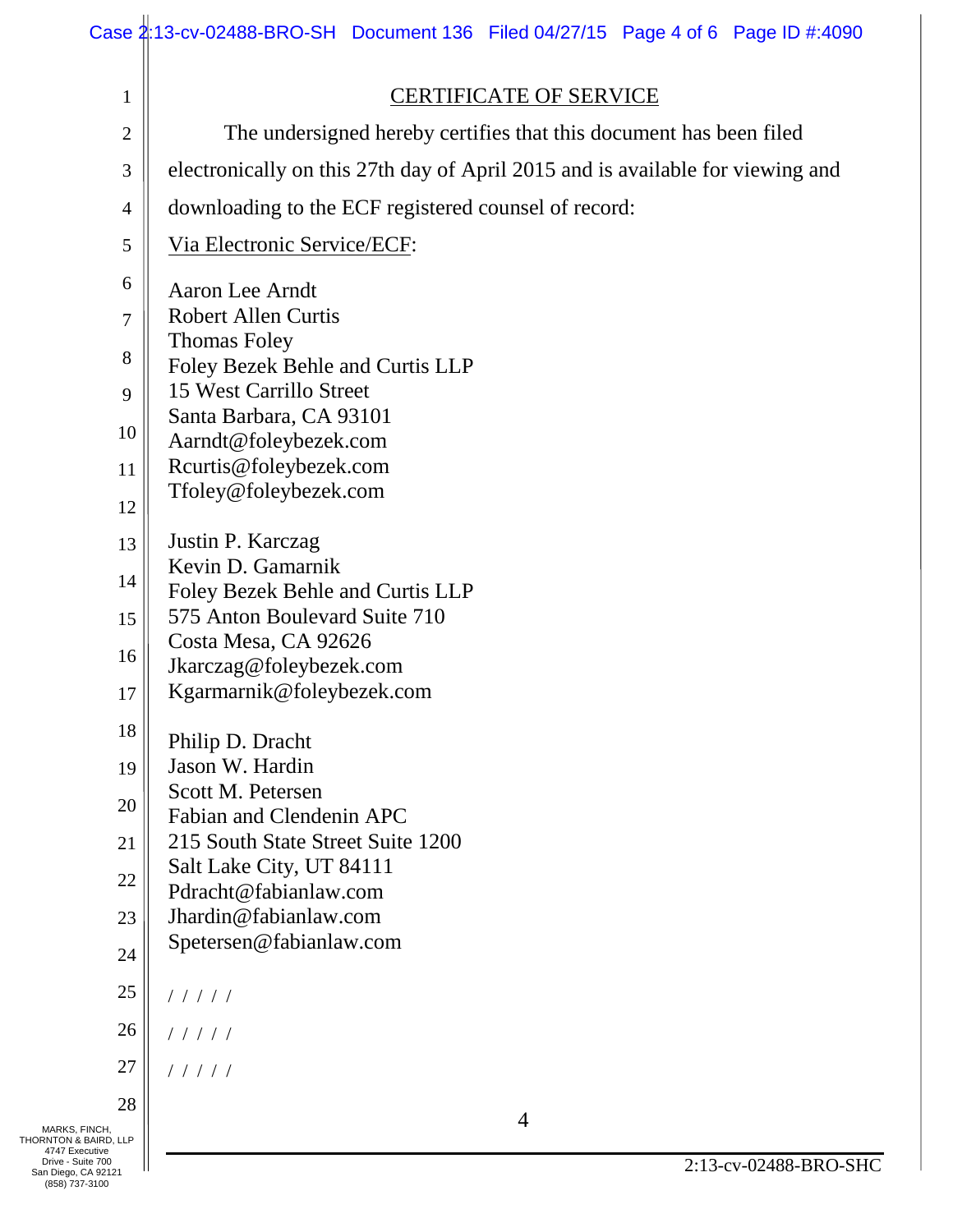|                                                            | Case 2:13-cv-02488-BRO-SH Document 136 Filed 04/27/15 Page 5 of 6 Page ID #:4091 |
|------------------------------------------------------------|----------------------------------------------------------------------------------|
| $\mathbf{1}$                                               | A. Howard Matz                                                                   |
| $\overline{2}$                                             | Gopi K. Panchapakesan                                                            |
| 3                                                          | Mark T. Drooks<br>Mitchell A. Kamin                                              |
| $\overline{4}$                                             | Bird Marella Boxer Wolpert Nessim Drooks Lincenberg & Rhow                       |
| 5                                                          | 1875 Century Park East 23rd Floor                                                |
| 6                                                          | Los Angeles, CA 90067<br>Ahm@birdmarella.com                                     |
|                                                            | Gkp@birdmarella.com                                                              |
| 7                                                          | Mtd@birdmarella.com                                                              |
| 8                                                          | Mak@birdmarella.com                                                              |
| 9                                                          | David L. Zifkin                                                                  |
| 10                                                         | Boies Schiller and Flexner LLP<br>401 Wilshire Boulevard Suite 850               |
| 11                                                         | Santa Monica, CA 90401                                                           |
| 12                                                         | Dzifkin@bsfllp.com                                                               |
| 13                                                         | Jonathan David Schiller                                                          |
| 14                                                         | Boies Schiller and Flexner LLP                                                   |
| 15                                                         | 575 Lexington Avenue 7 <sup>th</sup> Floor<br>New York, NY 10022                 |
| 16                                                         | Jschiller@bsfllp.com                                                             |
| 17                                                         |                                                                                  |
| 18                                                         | Jonathan Sherman<br>Boies Schiller and Flexner LLP                               |
| 19                                                         | 5301 Wisconsin Avenue NW                                                         |
| 20                                                         | Washington, DC 20015<br>Jsherman@bsfllp.com                                      |
| 21                                                         | 11111                                                                            |
| 22                                                         | 11111                                                                            |
| 23                                                         | 11111                                                                            |
| 24                                                         | 11111                                                                            |
| 25                                                         | 11111                                                                            |
| 26                                                         | 11111                                                                            |
| 27                                                         | 11111                                                                            |
| 28                                                         |                                                                                  |
| MARKS, FINCH,<br>THORNTON & BAIRD, LLP                     | 5                                                                                |
| 4747 Executive<br>Drive - Suite 700<br>San Diego, CA 92121 | 2:13-cv-02488-BRO-SHC                                                            |
| (858) 737-3100                                             |                                                                                  |